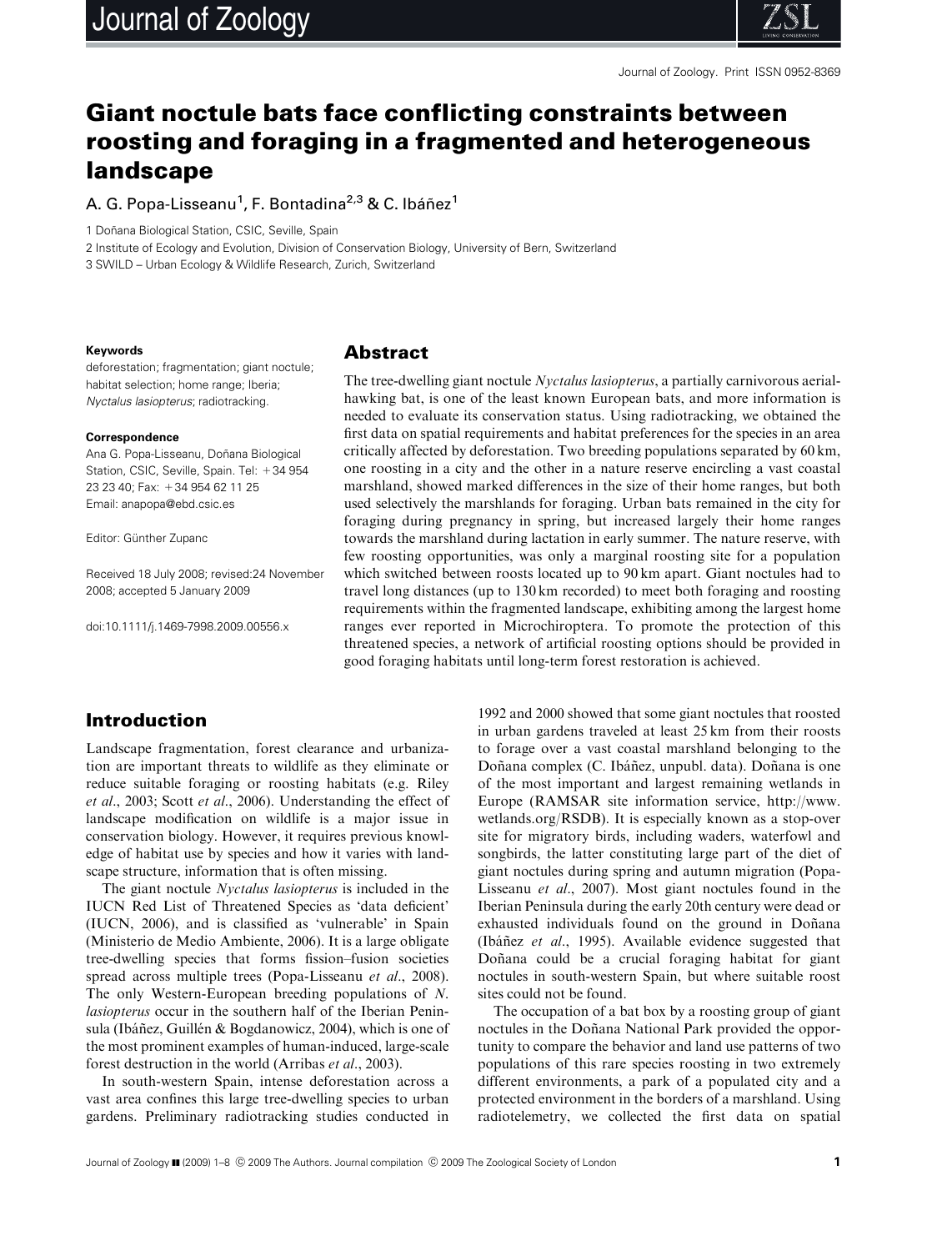requirements and habitat preferences for this species. We investigated the following questions: (1) Is the marshland area of Doñana an important foraging area for giant noctules in southwestern Spain, including those belonging to a distant urban population?; (2) are there differences in space use between the urban population and the one roosting in the protected area?; (3) does season or reproductive period influence space use?; (4) what foraging habitats are preferred?

# Materials and methods

#### Study area

We conducted field work in the provinces of Seville, Huelva and Cádiz, in south-western Spain (Fig. 1). The area has a typical Mediterranean climate, with long dry, hot summers. Most of the land in the Guadalquivir basin is used for extensive agriculture, with few fragmented natural vegetation patches which are mostly shrubby. The Guadalquivir River crosses the city of Seville and the vast coastal marshland complex of Doñana before flowing into the Atlantic. The marshland area lacks forested vegetation and adjacent landscapes have been intensively deforested during centuries of human settlement. Riparian vegetation around the river and in the floodplain is highly modified, and no mature gallery forests exist today.



**Figure 1** Map of the study area showing the two giant noctule Nyctalus lasiopterus populations studied (1: María Luisa park in Seville; 2: bat box in the Doñana National Park, Huelva) and two other giant noctule roosting sites in Southern Spain, (3: Zoological Gardens in Jerez de la Frontera, Cádiz; 4: Alcornocales Nature Park, Cádiz, with suspected roosts), the radiotracking stations (circles) from which bearings were taken and the limits of the Doñana National Park and protected surroundings (black outline). The vast wooded region to the North is part of the Sierra Morena Mountain Range. The study area is limited by the Atlantic Sea in the south-west.

# Capture and radiotracking

Bats captured at maternity roosts in the María Luisa Park in Seville (hereafter Seville or urban population) were radiotracked in summer 2003, autumn–winter 2003 and spring 2004. Bats from Doñana National Park (NP) were radiotracked only in summer 2003 (Table 1). Bats were captured with mist-nets as they emerged from their roosts at dusk. Each bat was equipped with a teflon-collared radiotransmitter (Pip Ag392, Biotrack, Dorset, UK) designed to wear off after 1–6 months. Each bat was classified based on age, sex and reproductive status. Lactating females could be identified by the hairless skin around enlarged nipples, and juveniles by the cartilaginous plates in the metacarpal–phalangeal joints (Anthony, 1988). The transmitter was also attached to the back of the neck with surgical cement (Skin-Bond, Smith and Nephew United, Largo, FL, USA), after clipping the fur in this area to prevent the transmitter from rotating around the neck. Total mass of the transmitter, including collar and glue was  $\sim$ 1.85 g, representing  $\lt$  5% of body mass (Aldridge & Brigham, 1988). All radiotracked bats were adult females, as adult males are rarely present in maternity colonies. Capture and marking of the bats were approved by the Environmental Council of the Junta de Andalucía.

**Table 1** Female giant noctules Nyctalus lasiopterus radiotagged from two study areas, showing the period from date of tagging to date of last observation and number of locations obtained for each bat

|            |        | Date of    | Last        | Number of |
|------------|--------|------------|-------------|-----------|
| Population | Bat ID | tagging    | observation | locations |
| Doñana NP  | 705    | 11/06/2003 | 05/08/2003  | 27        |
|            | 709    | 11/06/2003 | 01/07/2003  | 4         |
|            | 707    | 11/06/2003 | 19/06/2003  | 9         |
|            | 710    | 11/06/2003 | 22/07/2003  | 7         |
|            | 726    | 1/07/2003  | 15/07/2003  | $2^a$     |
| Seville    | 739    | 3/07/2003  | 24/07/2003  | 31        |
|            | 740    | 3/07/2003  | 25/07/2003  | 37        |
|            | 742    | 3/07/2003  | 12/07/2003  | 7         |
|            | 785    | 21/10/2003 | 04/11/2003  | 26        |
|            | 792    | 21/10/2003 | 30/10/2003  | 7         |
|            | 793    | 21/10/2003 | 04/11/2003  | 21        |
|            | 782    | 21/04/2004 | 23/06/2004  | 66        |
|            | 783    | 21/04/2004 | 23/06/2004  | 58        |
|            | 795    | 20/04/2004 | 13/05/2004  | 8         |
|            | 796    | 20/04/2004 | 23/06/2004  | 94        |
|            | 797    | 20/04/2004 | 23/06/2004  | 112       |
|            | 798    | 20/04/2004 | 27/05/2004  | 41        |
|            | 799    | 21/04/2004 | 12/05/2004  | 7         |
|            | 800    | 21/04/2004 | 04/05/2004  | 15        |
|            | 801    | 21/04/2004 | 13/05/2004  | 16        |
|            | 802    | 23/04/2004 | 23/06/2004  | 100       |
|            | 803    | 23/04/2004 | 27/05/2004  | 70        |
|            | 804    | 23/04/2004 | 10/06/2004  | 59        |
|            | 805    | 23/04/2004 | 23/06/2004  | 83        |
|            | 807    | 23/04/2004 | 29/04/2004  | 9         |

<sup>a</sup>Roosting locations.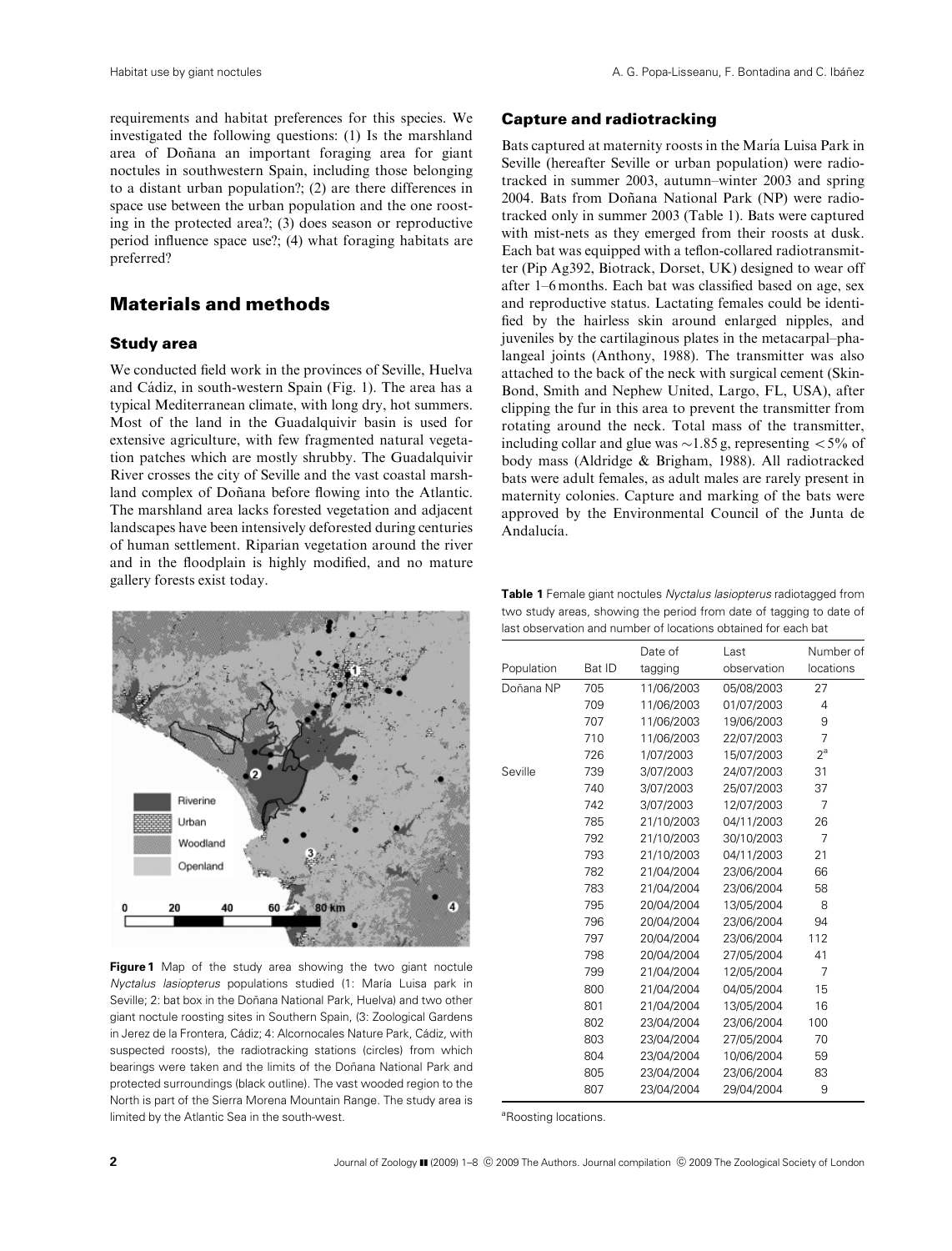Bats were radiotracked during their nocturnal foraging activity from a total of 30 fixed stations situated on vantage points in the periphery of Seville, Doñana and Jerez (Fig. 1) with handheld telemetry receivers (FT-250 RII, Yaesu Musen Co. Ltd, Sapporo, Japan; Falcon V, Wildlife Materials International Inc., IL, USA) and three-element Yagi antennae (AF Antronics Inc., IL, USA). Bearings were taken each night simultaneously from two or three stations that were selected depending on the initial flight direction of the bats to maximize radiotracking success. Bearings were recorded at 10-min intervals to avoid time-dependent autocorrelation. The position of one of the (2–4) observers was always fixed, 200 m away from the roosting site in Doñana in a 30 m high tower, to detect tagged bats returning to the roosting box. Detection range was very variable (from a few kilometers up to 60 km) and probably depended on terrain and flying heights of the bats.

#### Analysis of home ranges

Locations of the bats were estimated through cross-triangulation between two or three positions using the software Locate II v1.82 (Nams, Truro, Canada) and entered into ArcView v3.2 (Environmental Systems Research Institute Inc., 1999). When the error was larger than 6 km (8% of all locations), these data were removed from every analysis. To compare home ranges, a minimum convex polygon (MCP) with all remaining locations was created for each population (urban and NP) per tracking period, using the Animal Movement extension for ArcView (Hooge & Eichenlaub, 1997), which was also used for computing the relationship between the number of locations and home range area by bootstrapping. Single locations were buffered by a distance of 2.5 km to account for mean location error and MCPs were calculated to encompass these buffers.

To test for seasonal differences in the size of home ranges, we conducted a paired t-test for those individuals tracked along a 2-month period in 2004. Non-significant deviation from normality was evaluated through Kolmogorov–Smirnov. Two seasons were distinguished: from late April until May 31 (spring) and from June 1 until the signal was lost (early summer, Table II.1), coinciding with the pregnancy and lactation periods, respectively (Popa-Lisseanu et al., 2008). Home ranges were represented by the 95% kernel use distribution (Worton, 1989) of the locations. The same smoothing parameter  $(h = 2.5 \text{ km})$  was used for all bats to allow for comparisons (Bontadina & Naef-Daenzer, 1996).

### Habitat selection analysis

Habitat categories were inferred from the digital land-use map of the Andalusian System for Environmental Information (Moreira  $&$  Fernández-Palacios, 1995). We grouped the 112 land use categories into four major habitat types: open land (agricultural and farmland, pastures and cleared areas); urban areas; woodland (including Mediterranean shrubs and other types of natural non-arboreal but ligneous vegetation); and riverine areas (water courses, canals, natural marshland and modified marshland for rice fields).

For habitat selection analysis, roosting locations were not included. As we could not distinguish between foraging and commuting flight, we will use the term 'activity ranges' instead of 'foraging ranges.' Locations were assigned in the field to one of three accuracy classes (high, medium and low) depending on confidence in the estimated location (see Bontadina, Naef-Daenzer & Schofield, 2002). The true accuracy was then determined from the 95% confidence area of each location, when the triangulation was performed from three fixed stations and the bearing error could be estimated; for locations obtained from two bearings, an averaged overall bearing error was applied (Locate II User's Guide, Nams, Truro, Canada), obtained from the threebearing triangulations when two of the telemetry stations were the same. This method was used to minimize differences in bearing error due to topography. The calculations resulted in a mean location error of 2, 4 and 6 km for the three accuracy classes high, medium and low, respectively. Radiotracking locations were buffered by circles with radii of 2, 4 and 6 km depending on their assigned accuracy class to account for location error (Bontadina & Naef-Daenzer, 1996). The MCP for each bat encompassed all the buffered locations.

Habitat selection was investigated to reflect the animals' choices at two different levels (Johnson, 1980; Porter & Church, 1987). On the first level, the animals selected an activity range within the available landscape, and on the second level, they exploited specific areas within their activity range:

(1) Selection of activity range was analyzed by comparing habitat composition within the overall activity range of each individual with habitat composition within the available landscape. The activity range was measured as the buffered MCP for each individual. The landscape considered available was that area falling inside a circle around the roost with a radius equal to the maximum distance traveled from the roost (MRC or maximum range circle).

(2) Habitat selection within the activity range was analyzed by comparing the proportion of habitats used at buffered locations with the available habitat composition in its individual activity range. Habitat used took into account the intensity of use by measuring the proportion of each habitat type falling inside the buffer area of the individual locations. Habitat available was measured as the proportion of each habitat type within the MCP of the individual buffered locations.

Habitat selection was investigated through compositional analysis (Aebischer, Robertson & Kenward, 1993) using an Excel macro (Smith, 2004) which also accounted for randomization as recommended by Aebischer et al. (1993). We analyzed both datasets (urban and NP) together and separately. The first-level activity range selection (MRC vs. individual MCPs) could not be conducted for the NP dataset as we ignored where the bats roosted more than 70% of the time. For the urban dataset, spring (pregnancy) and summer (lactation) periods in 2004 were also analyzed separately.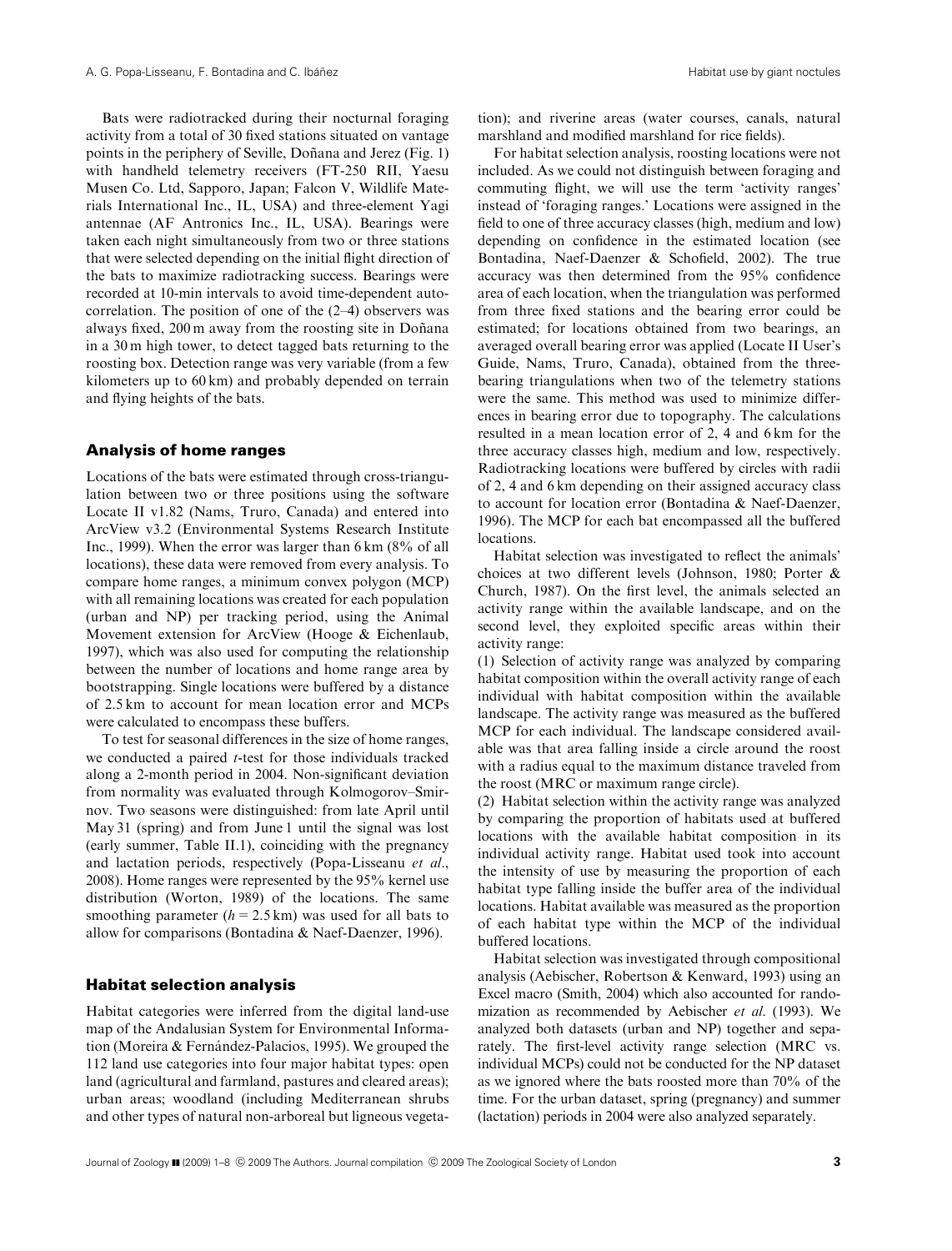

**Figure 2** Minimum home ranges of giant noctule Nyctalus lasiopterus bats radiotracked in summer 2003, defined by the minimum convex polygon encompassing all buffered locations. Upper polygon represents the Seville population ( $n=3$  bats, 75 locations, shown as black dots); lower polygon designates the Doñana population ( $n=4$ , 48 locations). The arrowed line shows the minimum trajectory of bat 705 in the night of July 14, 2003.

# **Results**

#### Seasonal home ranges

Three bats from Seville and five bats from the NP were radiotracked in summer 2003 (Table 1). Bats from Seville, all lactating females, always returned to the site of capture in the urban park for day roosting. Individual home ranges overlapped to a large extent and its overall size stabilized after 60 (from the 75 available) locations at  $\sim$ 1113 km<sup>2</sup>. Bats foraged up to 27 km from their roosts (Fig. 2).

Four of the five bats from the NP were lactating females (705, 707, 709 and 726). Only few locations (2–27) were recorded for each individual (Table 1). From the vantage point near the roost (high tower) from which bats could be contacted regularly up to 40 km distance, none of the bats was detectable most of the time, suggesting that they flew further away from the roost. Although we could confirm that some bats were still wearing their tags during at least 32, 30, five, two and two nights (for bats 705, 709, 707, 710 and 726, respectively; Table 1), only fast changing, very distant bearings could be obtained, and few locations by crosstriangulations were achieved. No activity locations were obtained for bat 726, but it was found roosting in two occasions in the Zoobotanical Gardens, in Jerez, about 42 km from the roost-site where it was captured (Fig. 1). Bat 705 also roosted at this site on at least four different days. The bats returned to the bat box in the NP only occasionally: out of 51 recording days, bat 705 day-roosted

at this site for nine non-consecutive days, bat 707 occupied this roost for 8 days, bat 710 for 6 days, but bats 709 and 726 never returned to the site. After July 3, no radiotagged bat ever returned to the bat box during 33 days of observation.

Bat 705 traveled a minimum of 130 km on the night of July 14 after it was located at dusk (time of emergence) in the Alcornocales Nature Park in Cádiz, 92 km from the Doñana roosting site and 54 km from the roost in Jerez, where it was located the next day (Fig. 2). Bat 710 also foraged on two different nights in the Alcornocales Nature Park.

Home-range size of the NP bats was very large  $(\sim 2582 \text{ km}^2; \text{ Fig. 2})$ . Maximum distance that radiotagged bats flew from a roost was 90 km, although only from the small number of locations that we could obtain. In bootstrap re-sampling, the area did not stabilize after the 48 locations available but still increased, suggesting in fact larger activity ranges.

The three bats tagged in Seville in autumn 2003 became inactive after  $\sim$ 10 days, so that only between seven and 26 locations could be obtained (Table 1). The bats had a large home range extending to the south of Seville along the Guadalquivir River (Fig. 3b). Individual home ranges overlapped to a large extent and while home-range size reached  $\sim$ 1324 km<sup>2</sup> it did not stabilize even after the maximum number of locations that we recorded (54). Maximum distance traveled from the roosting site was  $c$ . 40 km, and the bats always returned to the urban park for day roosting.

The home range of the 14 bats from Seville radiotracked in spring 2004 was in marked contrast with the previous results, as the bats always stayed within a radius of  $\sim$ 15 km from the roosting site (Fig. 3c). Individual home ranges overlapped to a large extent. Home-range size reached  $\sim$ 704 km<sup>2</sup> and stabilized after 50 of 105 available locations. Seven bats were radiotracked through June, a period when precipitation diminished markedly in the study area (from 64.9 mm in May 2004 to 0 mm in June 2004; data from Doñana Biological Reserve Monitoring Service), and coinciding with the lactation period. Individual home ranges overlapped to a large extent. Overall home range in June (early summer) stabilized after 100 of 195 recorded locations within an area of  $\sim$ 1555 km<sup>2</sup>; maximum distance traveled from the roost was  $\sim$ 40 km (Fig. 3d). A paired *t*-test confirmed that the increase in size of the bats' seasonal home ranges from spring to early summer was statistically significant (paired *t*-test;  $t_6 = -3.132$ ,  $P = 0.02$ ). In both seasons, bats always returned to the urban park for day roosting.

#### Habitat selection

#### **Selection of activity range**

Percentage habitat composition of individual activity ranges, compared with that of the available landscape within a circle (MRC) with radius of 40 km, was non-random (Seville all:  $n = 20$ , Wilks'  $\lambda = 0.0710$ ,  $\chi^2 = 52.91$ , d.f. = 3, *P*<0.001; Seville spring 2004:  $n = 14$ , Wilks'  $\lambda = 0.0019$ ,  $\chi^2 = 88.10$ , d.f. = 3, P < 0.001; Seville summer 2004: n = 7,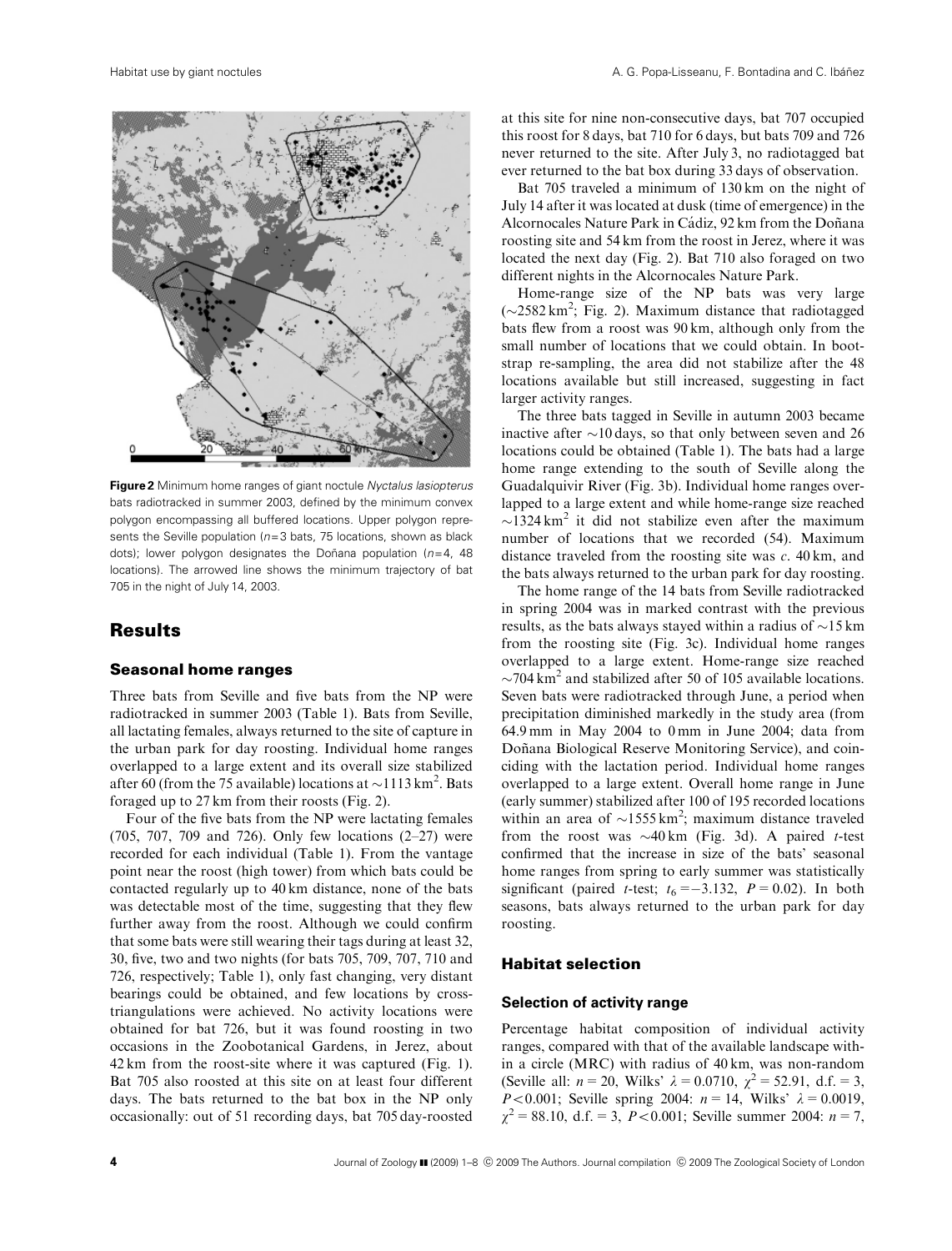

**Figure 3** Point locations and overall home ranges of all bats from Seville radiotracked throughout the study period; (a) summer 2003  $(n=3$  bats); (b) autumn 2003  $(n=3)$ ; (c) spring 2004 ( $n=14$ ); (d) summer 2004 ( $n=7$ ).

Wilks'  $\lambda = 0.0194$ ,  $\chi^2 = 27.61$ , d.f. = 3,  $P = 0.015$ ). Urban areas were on average used more often than they were available; riverine areas were used more often than they were available except for spring 2004 (Fig. 4). Open land and woodland were on average always used below availability. Woodlands were significantly avoided; urban areas and open land were significantly selected over riverine areas, except during summer of 2004 (Table 2).

#### **Habitat selection within the activity range**

The selection of habitats within the individual activity ranges of all bats, Seville bats in the spring 2004 and Seville bats in the summer 2004 were significantly different from their availability (all:  $n = 24$ , Wilks'  $\lambda = 0.3866$ ,  $\chi^2 = 24.71$ , d.f. = 3, P < 0.001; Seville all:  $n = 20$ , Wilks'  $\lambda = 0.3978$ ,  $\chi^2 = 22.13$ , d.f. = 3, P < 0.001; Seville spring 2004: n = 14, Wilks'  $\lambda = 0.0852$ ,  $\chi^2 = 44.32$ , d.f. = 3, P<0.001; Seville summer 2004:  $n = 7$ , Wilks'  $\lambda = 0.1877$ ,  $\chi^2 = 18.40$ , d.f. = 3,  $P = 0.005$ ). Urban and riverine areas were used, on average, more than was available (Fig. 5). Open land and woodland, the first of which was the main habitat type  $(\sim 60\%)$  within



**Figure 4** Comparisons of habitat proportions within an MRC with a radius of 40 km (mean percentage area; habitat available) versus habitat proportions within the individual MCPs (mean percentage area+sp; habitat used) for Seville bats, all grouped together and separated by season, that is spring 2004 and summer 2004 (habitat available is the same for all groups). MCP, minimum convex polygon.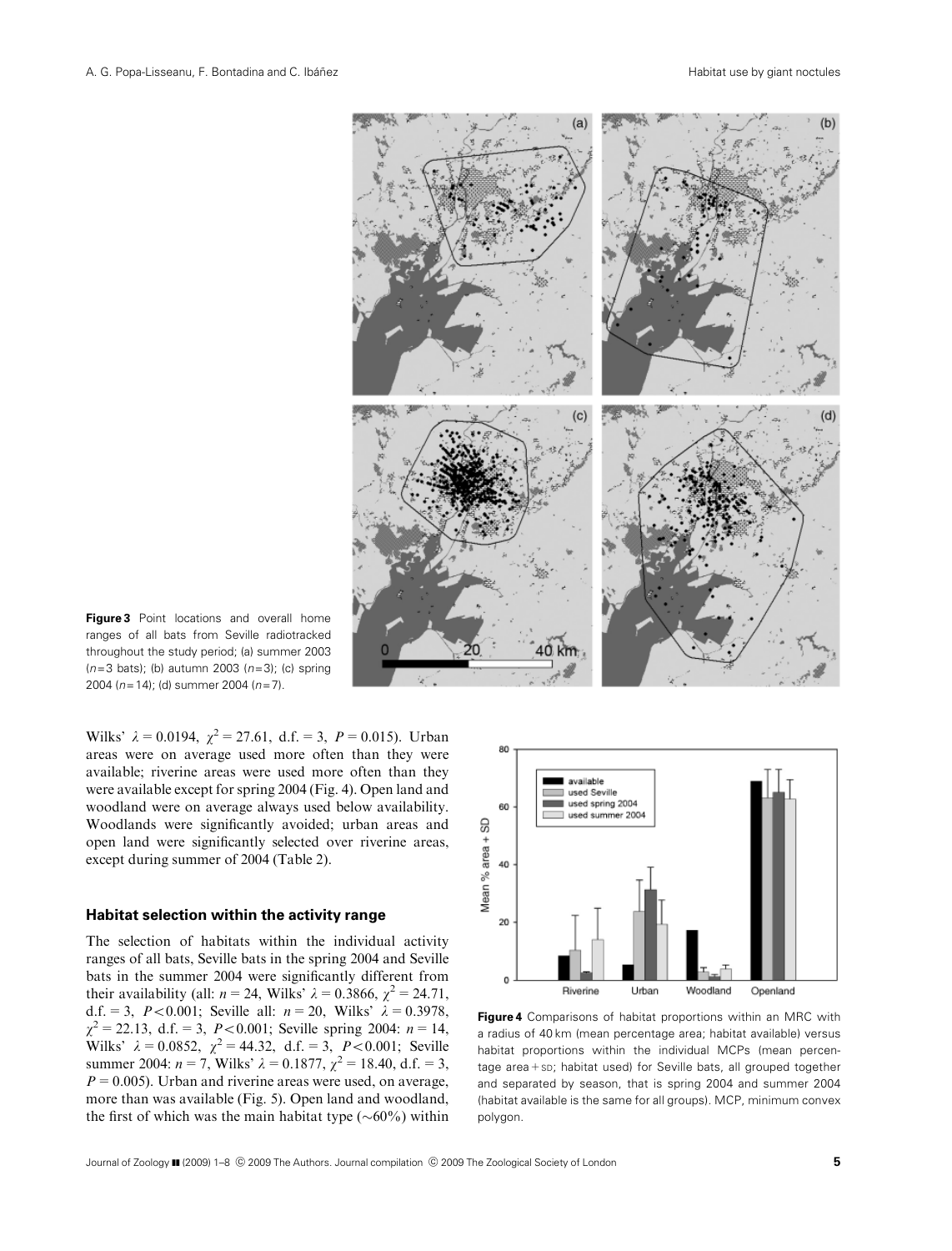| Level        | Group                    | Habitat ranking                                                                            |
|--------------|--------------------------|--------------------------------------------------------------------------------------------|
| First level  | Seville MRC (40 km)      | Urban <sup>a</sup> $\gg$ Open <sup>b</sup> > Riverine <sup>b</sup> $\gg$ Wood <sup>c</sup> |
|              | Seville spring 2004 MRC  | Urban <sup>a</sup> >>> Open <sup>b</sup> >>> Riverine <sup>c</sup> >> Wood <sup>d</sup>    |
|              | Seville summer 2004 MRC  | Urban <sup>a</sup> > Riverine <sup>ab</sup> > Open <sup>b</sup> >> Wood <sup>c</sup>       |
| Second level | All (Seville and Doñana) | $Riverinea > Urbana \gg Woodb > Openb$                                                     |
|              | Seville                  | Riverine <sup>a</sup> > Urban <sup>a</sup> > Wood <sup>b</sup> > Open <sup>b</sup>         |
|              | Seville spring 2004      | Riverine <sup>a</sup> >>> Urban <sup>b</sup> >> Open <sup>c</sup> > Wood <sup>c</sup>      |
|              | Seville summer 2004      | Riverine <sup>a</sup> >>> Urban <sup>b</sup> >>> Wood <sup>c</sup> > Open <sup>bc</sup>    |
|              |                          |                                                                                            |

Table 2 Habitat ranking matrix derived from compositional analysis, from most preferred to least preferred, on a first level habitat selection (selection of activity ranges within the landscape) and on a second level habitat selection (habitat selection within the activity range)

Values marked with three signs ( $\gg$ ) indicate significant deviation from zero at P=0.01. Habitat categories that are not significantly different from one another are indicated with the same lower-case letter.



**Figure 5** Comparisons of habitat available within the individual buffered MCPs (mean percentage area+sD; black line) versus habitat used defined as mean habitat composition inside the individual buffered locations (gray line). 1: complete dataset; 2: Seville; 3: Seville spring 2004; 4: Seville summer 2004.

the activity ranges of the bats, were used on average below availability. Riverine areas and urban areas were significantly selected over all other habitat types (Table 2). During spring and summer 2004, riverine/marshland was significantly selected over urban areas. Differences in selection of woodland and open land were non-significant.

# **Discussion**

Home-range size varied seasonally and was strikingly different between the two populations studied, urban and NP. Our results support the key importance of the Doñana marshland as foraging grounds for giant noctule populations spread across a vast area. Contrary to our predictions, giant noctules from the NP exhibited the largest home range, almost three times that of urban bats in the same season, and 15% larger than the overall home range of urban bats throughout the whole study period. Its size, larger than  $2500 \text{ km}^2$ , is among the largest reported for any microchiropteran species, and represents a conservative estimate as bats were absent from the study area most of the time. One of the radiotagged giant noctules flew an astounding distance of more than 130 km in a single night. So far, daily foraging movements of over 50 km have only been reported for Tadarida brasiliensis (Best & Geluso, 2003).

Home ranges of urban bats showed considerable seasonal variation, being minimal in spring 2004 (within 15 km from the roost) and maximal in late autumn 2003 and early summer 2004 (within 40 km from the roost). Bats enlarged their home ranges southwards during June, coinciding with the lactation period. Energetic demands are higher during lactation than during pregnancy (Anthony & Kunz, 1977; Racey & Speakman, 1987; Kurta, Kunz & Nagy, 1990), and as a response some bats spend more time foraging (Barclay, 1989). However, the opposite was found in several bat species, with the largest distances traveled by nonreproductive females (Entwistle, Racey & Speakman, 1996; O'Donnell, 2001); common noctules in England did not show differences in home-range size relative to reproductive state (Mackie & Racey 2007). Apart from reproductive condition, seasonality in climatic conditions linked to insect abundance in the study area, with negative water balance between May and October (Prenda, López-Nieves & Bravo, 2001) and peak insect abundance in spring (Herrera, 1988; Sánchez-Piñero & Ávila, 2004), could force bats to travel longer distances in search of insect prey during summer. High energetic demands could also result in large ranges during autumn because of the need to accumulate fat reserves before hibernation, or because of low insect abundance due to colder temperatures. The diet of giant noctules experiences a major shift toward nocturnally migrating passerines in autumn (Ibáñez et al., 2001; Popa-Lisseanu et al., 2007). Although the density distribution of this resource is not known at regional scales, its spatial variation, including the concentrations of birds departing from stopover sites at dusk, could have influenced the foraging movements of this species.

On a landscape level, urban bats avoided woodland habitats during their nocturnal flights. On a core area level, all bats used riverine and urban areas more intensively within their MCPs. The selection of urban areas might be an artifact owing to the location of roosting sites, and because we could not differentiate between commuting and foraging. Hunting around city lights, a behavior commonly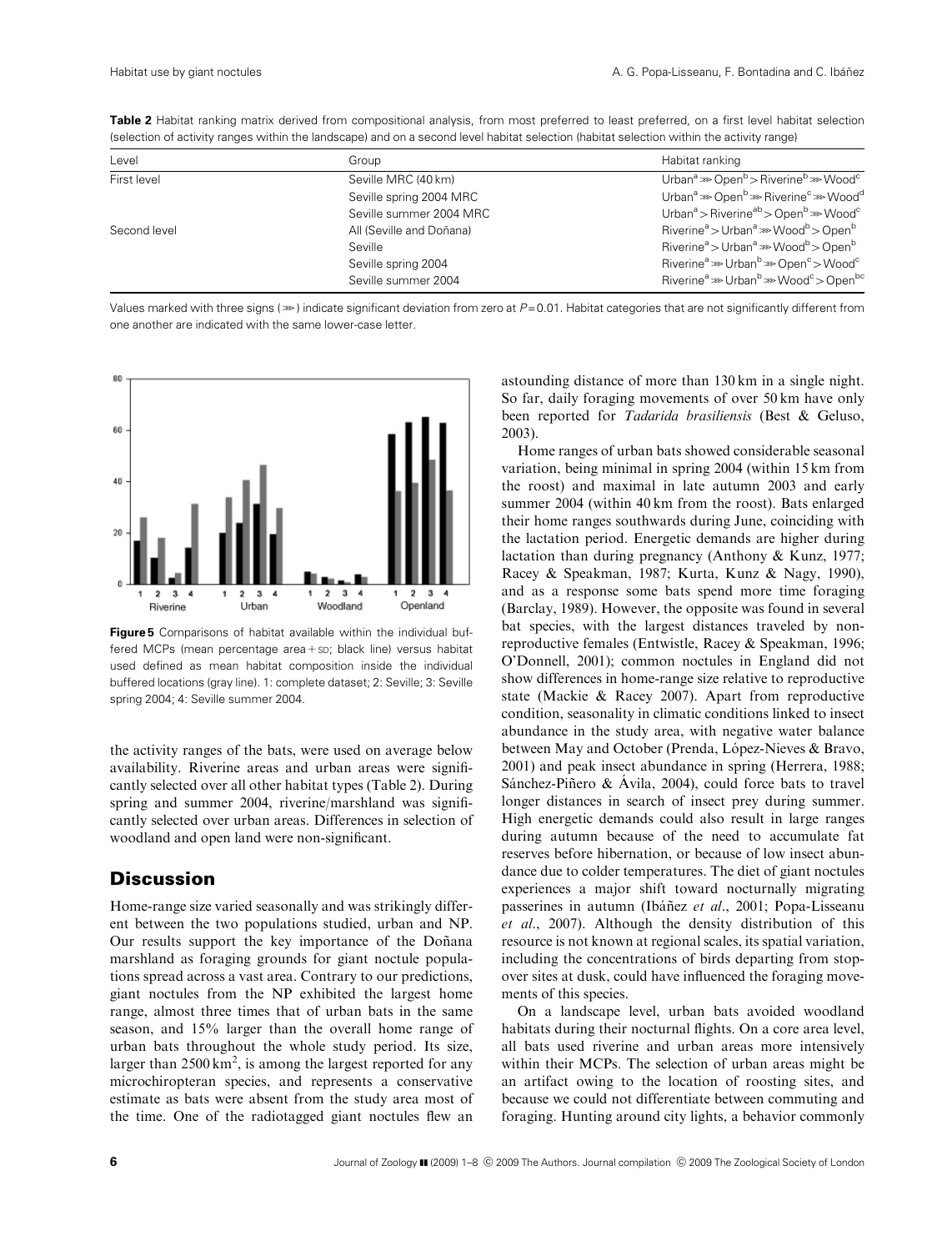reported for several bat species living in urban areas (e.g. Kronwitter, 1988; Lee & McCracken, 2002; Haupt, Menzler & Schmidt, 2006), has never been observed for giant noctules. Riverine areas were in all cases the most used habitat type relative to their availability. Bats followed the river when moving south (Fig. 3b and d), and the marshlands in Doñana were used by both urban and NP populations. A preference for this habitat could respond to the high insect availability of riparian environments compared with all other habitats in semi-arid ecosystems (Gregory et al., 1991). The arid conditions during the Mediterranean summer could be the cause why bats from the urban population enlarged their home ranges toward the marshes. Lactation could also motivate bats to search for more productive habitats such as marshes to meet increased energetic demands (Anthony & Kunz, 1977; Racey & Speakman, 1987; Kurta et al., 1990). Both woodland and open areas, the latter being the most abundant habitat type within the MCPs of the bats, were negatively selected. The avoidance of woodland as foraging habitat by giant noctules contrasts with the preference for this habitat type by common noctules in Great Britain (Mackie & Racey, 2007). Open areas, mostly agricultural, were used with low intensity, suggesting that agricultural landscapes do not represent optimal foraging grounds for N. lasiopterus in the study area.

The low fidelity shown by bats in the NP to their roosting areas compared to the urban population can be explained by the roosting dynamics and social organization of giant noctules. This species forms fission–fusion colonies dividing every day into smaller roosting groups that experience continuous re-mixing (Popa-Lisseanu et al., 2008). In fact, the population of Seville used at least 73 roost trees during the course of this study. Likewise, bats using the box in the NP constituted a 'roosting group' belonging to one or to several colonies whose main roosts were most likely located outside the area of Doñana. This is supported by the fact that some of the radiotracked bats roosted on several occasions in a known giant noctule roost in Jerez 42 km away, and at least once in the area of the Alcornocales Nature Park (around 90 km away). Our results suggest that the larger home ranges of giant noctules from the NP compared with those from the urban are a consequence of the roost-switching behavior typical of this species, in an area where foraging is optimal but where roosts are a scarce and dispersed resource.

The availability and distribution of resources is likely to affect the activity of giant noctule bats on two fronts: (1) roosting sites; (2) adequate foraging grounds. In southwestern Spain, these two resources are segregated, as (1) the area around Doñana and the Guadalquivir marshlands, which were positively selected by the bats during their foraging activity, currently lacks sufficient roosting sites for a tree-dwelling bat that exhibits roost-switching; (2) the city of Seville, where a historic park offers a high density of roosts for giant noctules, is not an optimal foraging ground throughout the year. For this reason, this species must travel long distances on a daily basis to reach its foraging grounds or for moving between alternative roosting sites. This might not be optimal, as flying involves increased energetic costs for bats (Racey & Speakman, 1987).

South-western Spain, with the largest populations known worldwide of giant noctules, is a crucial geographical area for this threatened species and thus deserves attention and concerted conservation efforts. However, current park management practices that cut down old and hollow trees are seriously menacing the last shelters of these bats in this urban environment (Popa-Lisseanu et al., 2008). We recommend the creation of a network of artificial roost sites in Doñana within the limits of the NP. This would reduce commuting distances between potential tree roosts and between roosts and foraging grounds, presumably reducing fitness costs as well as the subsequent risks of mortality during long flights. As the NP is banned to human access, it would also provide safe roosting sites for the bats. This would be a temporary solution until the natural vegetation in Doñana has recovered and mature forests with suitable cavities become available for the bats. Given the importance of Doñana as foraging habitat for the largest known giant noctule populations, these measures could have significant implications for the conservation of this rare species.

# Acknowledgments

We thank C. Ruiz, O. Mora and I. Cardiel for their participation in the field work and to J. Juste and three anonymous reviewers for substantially improving the paper. Research was funded by the Organismo Autónomo de Parques Nacionales (MMA) of Spain, project 021/2002. MEC of Spain funded A.G. Popa-Lisseanu (fellowship AP-2002-3721).

# References

- Aebischer, N.J., Robertson, P.A. & Kenward, R.E. (1993). Compositional analysis of habitat use from animal radio-tracking data. Ecology 74, 1313–1325.
- Aldridge, H.D.J.N. & Brigham, R.M. (1988). Load carrying and maneuverability in an insectivorous bat: a test of the 5% ''rule'' of radio telemetry. J. Mammal. 69, 379–383.
- Anthony, E.L.P. (1988). Age determination in bats. In Ecological and behavioral methods for the study of bats: 47–58. Kunz, T.H. (Ed.). Washington: Smithsonian Institution Press.
- Anthony, E.L.P. & Kunz, T.H. (1977). Feeding strategies of the little brown bat, Myotis lucifugus, in southern New Hampshire. Ecology 58, 775-786.
- Arribas, A., Gallardo, C., Gaertner, M.A. & Castro, M. (2003). Sensitivity of the Iberian Peninsula climate to land degradation. Clim. Dyn. 20, 477-489.
- Barclay, R.M.R. (1989). The effect of reproductive condition on the foraging behavior of female hoary bats, Lasiurus cinereus. Behav. Ecol. Sociobiol. 24, 31–37.
- Best, T.L. & Geluso, K.N. (2003). Summer foraging range of Mexican free-tailed bats (Tadarida brasiliensis mexicana) from Carlsbad Cavern, New Mexico. Southwest. Nat. 48, 590–596.